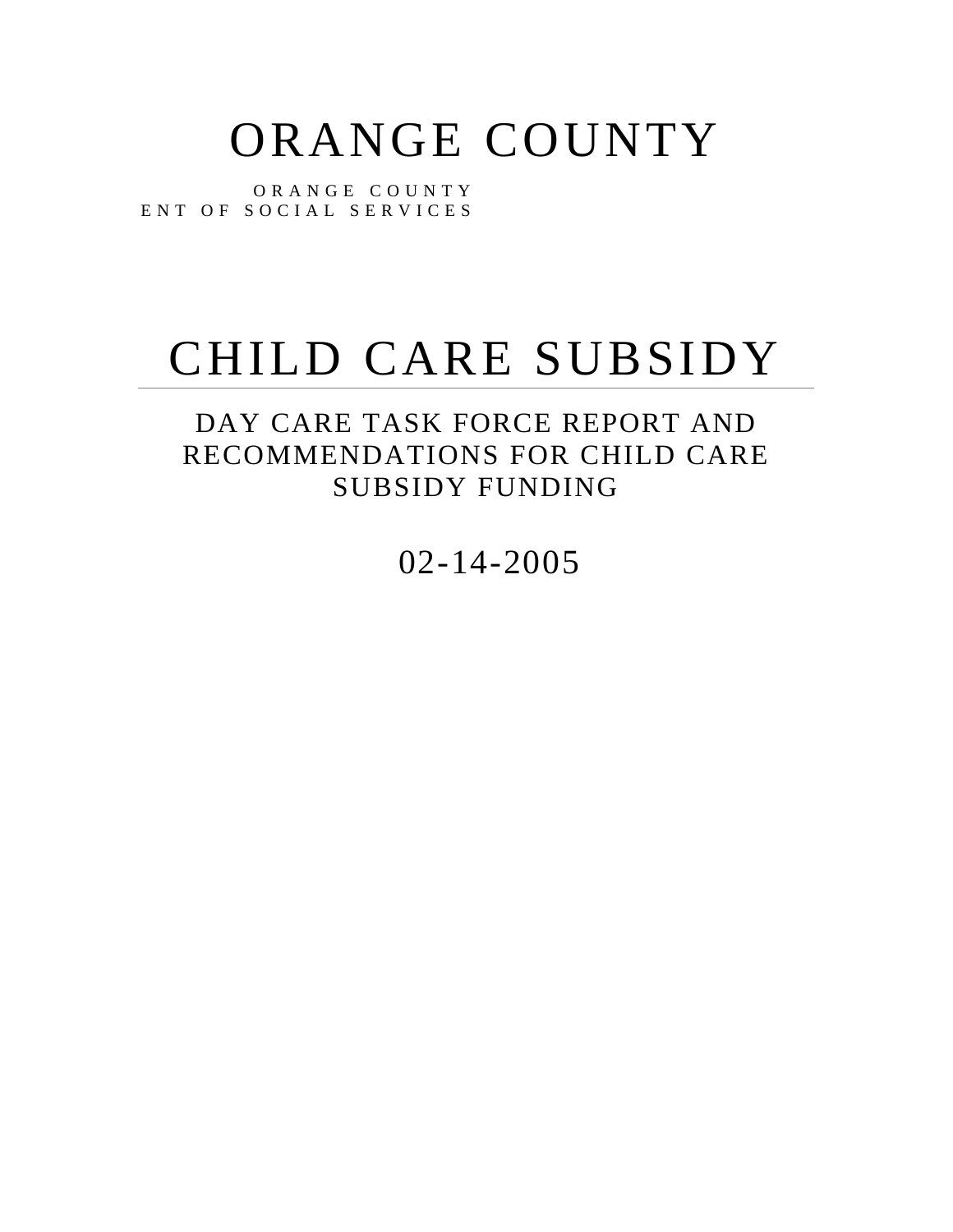# Orange County Child Care

# DAY CARE TASK FORCE REPORT AND RECOMMENDATIONS FOR CHILD CARE SUBSIDY FUNDING

# **INTRODUCTION**

In June of 2004 The Orange County Board of Commissioners (BOCC) set aside "\$100,000 from the social safety net and designate[d] it for child care subsidies" (Attachment 1). Dee Gamble, then Chair of the Orange County Department of Social Services Board, created a task force in July of 2004 to respond to the request by the County Board of Commissioners, to study issues and needs for day care subsidies in Orange County in order to advise the DSS Board and the BOCC on the dispersion of the \$100,000. The Task Force members include Margaret Brown representing the BOCC, Michele Rivest from the Partnership for Young Children, Kate Sanford from the Orange County Child Care Coalition , Nancy Coston and Kathy Snethen from the Orange County Department of Social Services (DSS), Teresa Derrick from the Child Care Services Association, Sharon Hinton from the Orange County Manager's Office and Dee Gamble. This Committee represented the broad spectrum of knowledgeable stakeholders who have advocated for quality child care in Orange County. Diane Reid, Director of Economic Development, provided information on economic issues needed by the Task Force. Lindsey Shewmaker from Orange County DSS provided staff support.

The Task Force reported to the DSS Board on three occasions, keeping it informed of the process and potential recommendations. It also reported to the BOCC on December 18 to provide a preliminary report, at the same time requesting that these funds be placed in a trust fund for child care subsidies. At that time the BOCC released \$50,000 to be encumbered for child care subsidies, with the remaining \$50,000 to be considered for release after receiving the final report.

This report provides a broad picture of the significant contribution that child care subsidies make to working families receiving them, to the children who benefit directly from the care, and to the economic well-being of the county as a whole. It also contains discussion of the issues examined, documents that describe the current resources and current needs for child care subsidies, and a description of the considerable economic advantage for both families and businesses that child care subsidies provide. Finally, this report provides recommendations for how best to use the \$100,000 trust fund set aside by the BOCC for child care subsidies.

### **NEED, RESOURCES, STRUCTURES AND CURRENT POLICIES**

# **Why is Child Care Necessary?**

Child care is an important and necessary part of the lives of most working families in Orange County. Parents or guardians may utilize child care for a variety of reasons. The parent(s) may work full or part-time, attend school, have an illness necessitating child supervision, or require a break from the demands of child care. Without available child care, a parent/guardian may be in danger of losing a job or forced to leave a child in less than ideal conditions. For the majority of families there are relatively few options for safe and secure child care. Families may utilize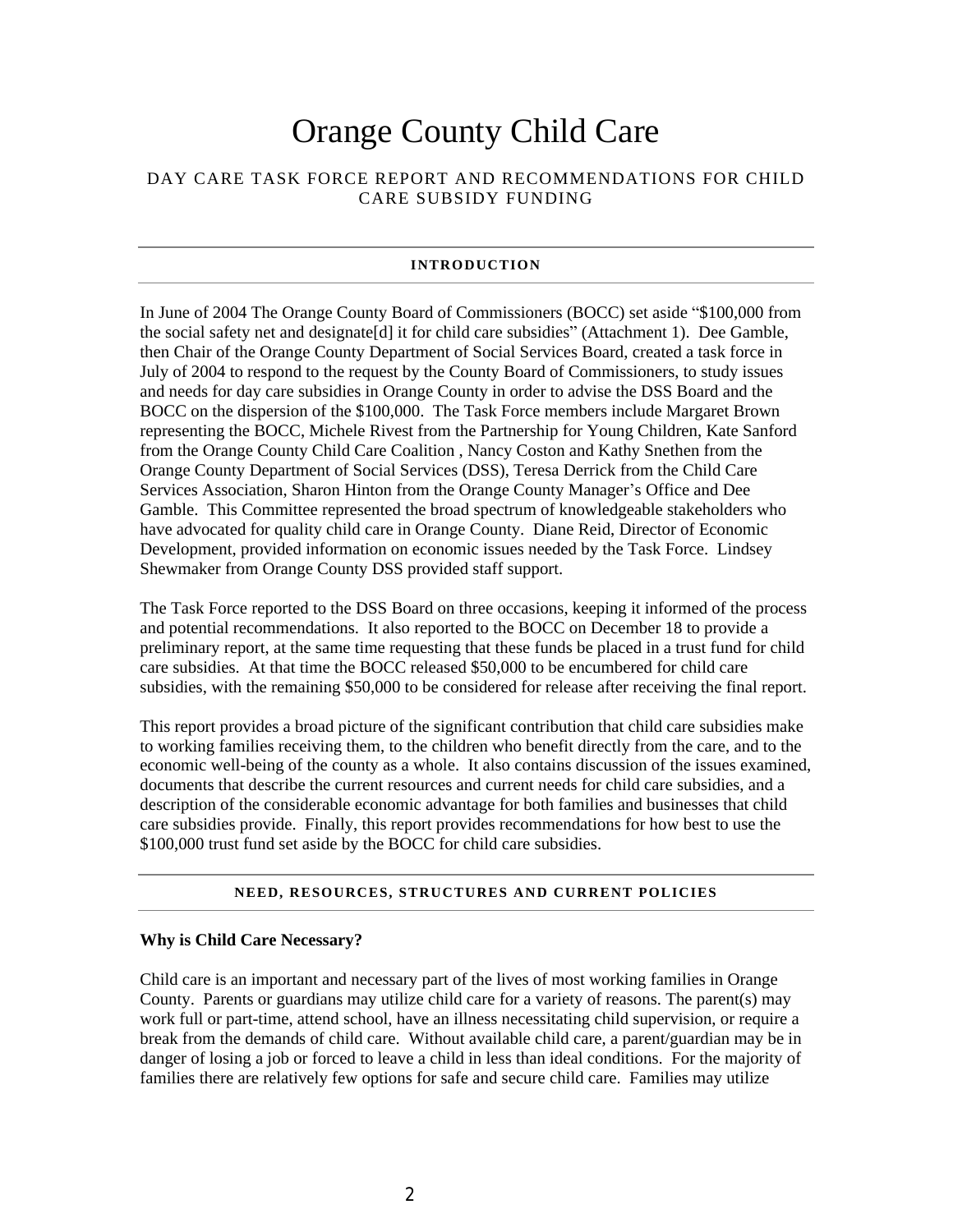relatives, babysitters, and neighbors, but most tend to seek more permanent solutions in the form of licensed child care centers.

# **Types of Child Care**

There are several types of licensed child care available; the type of care appropriate for one family may not be the best for another. A child care home is licensed to care for five or fewer preschool age children, and an additional three school age children. Licensing as a center is required when six or more children are cared for in a residence or when three or more children are in care in a building other than a residence. Additionally, many schools, both public and private, offer before and after school care.

In order to increase the quality of child care in North Carolina, in September 2000, the Division of Child Development issued star rated licenses to all eligible Child Care Centers and Family Child Care Homes.<sup>1</sup> The star rated license is a voluntary licensing system where a child care program can earn points in three different areas:

- **Program Standards**
- **Staff Education**
- Compliance History with Child Care Regulations

Programs that are meeting higher standards can receive recognition for their efforts, and families can use this information to search for a child care program. (For more information on the star system see Attachment 2)

# **Orange County Child Care Resources**

In Orange County there are 54 licensed centers and 51 licensed homes, providing care for over 2,000 children. Roughly 89% are enrolled in child care centers, and 11% are enrolled in family child care homes.

Of the 105 total licensed programs in Orange County, 86% of them are 3, 4, or 5 star rated, compared to the statewide average of 68%. Of the total, 55% are four or five star rated. Ninetythree percent of preschool children enrolled in child care are in 3, 4, or 5 star rated programs. Sixty-eight percent are enrolled in 4 or 5 star programs.<sup>1</sup> These numbers accentuate the high quality of care found in Orange County's child care centers.

Quality child care is very expensive to provide. In a good program there are low child to staff ratios. The environment is clean, safe and stimulating, with many fun, child-oriented and ageappropriate toys and activities, and lots of space for children to move around. Well-trained and compensated teachers, toys and equipment, space and nutritious meals add up to high costs. Families can spend over \$1,000 a month per child for full-time day care.<sup>3</sup> In our society, most of the responsibility of paying for child care falls on parents. Orange County has the highest rates for child care of any county in the state. Many families cannot afford the cost of care on their own.

<sup>1</sup> Division of Child Development, 10/2004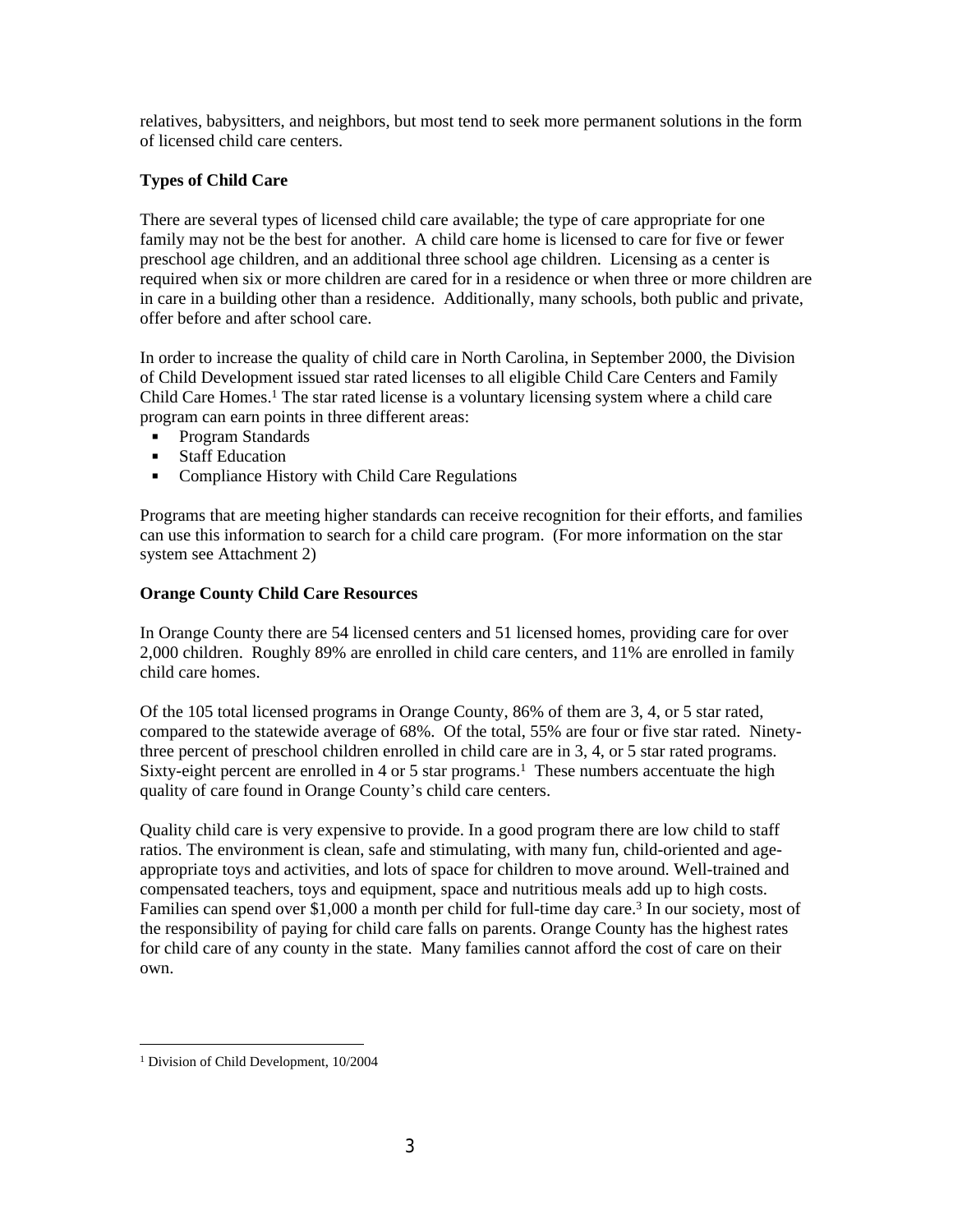#### **Federal, State and County Subsidy Resources**

Because of the high costs, many working families have difficulty affording quality day care for their children. A parent making less than a prescribed income, and meeting certain eligibility criteria may be eligible for help to pay part of their child care costs. North Carolina's Division of Child Development uses a combination of state and federal funds to provide subsidized child care services to eligible families through a locally administered state-supervised voucher system. Annually, each county Department of Social Services receives a combination of state and federal funding from the Division of Child Development for subsidized child care services. The amount of funding allocated to each county is determined by legislation. This enables increased access to child care for low income families.

Orange County is one of only a few counties in the state that has a dual subsidy system. Both Child Care Services Association (CCSA) and the Orange County Department of Social Services (DSS) handle child care subsidies, and the two agencies have different but complementary roles. The funding sources for the programs differ, as do eligibility criteria and waiting list priorities (See Attachments  $3 \& 4$ ). DSS provides the majority (more than 60%) of all child care subsidies in Orange County. These funds are federal, state and county. Eligibility guidelines are determined by the state and are listed in Attachment 4. CCSA is a county as well as national organization, and provides subsidies from funds provided by Smart Start, The University of North Carolina, the towns of Chapel Hill and Carrboro, and private donations. The largest source of subsidy at Child Care Services Association is Smart Start, and the amount of those funds as well as the eligibility criteria are established by the Orange County Partnership for Young Children. Subsidy eligibility for CCSA is designed to extend the subsidies provided by DSS. Eligibility rules differ in part because of different funding sources, and in order not to duplicate efforts. In a county with great need and high quality resources, flexibility is required to provide subsidies for the greatest number of people in need. In addition to subsidies and intensive family referrals in Orange County, CCSA also engages in a range of professional development initiatives for child care providers including training, health insurance, and salary supplements across North Carolina and in twenty-one states.

Additional sources of subsidy come from specialized funding that may target specific groups. Examples of this type of funding are Smart Start, More at Four, and the UNC Chancellor's Fund. For additional examples and further detail, see Attachment 5.

# **Waiting Lists and Priority Applicants**

If the county department of social services or other local purchasing agency does not have enough funding to serve all families who apply for subsidized child care, the agency may establish priorities for services. For example, an agency may choose to give priority to working parent(s) or families who need child care to support child protective services, and may change the priorities at any time.

In Orange County, when insufficient funds are available to meet demand, waiting lists are implemented by the Department of Social Services and Child Care Services Association, and are coordinated between the agencies. As funds become available, names are taken from the top of the waiting lists for services. Each agency has targeted priority groups that move to the top of the waiting lists and receive services first when funds become available (See Attachment 4).

Waiting List numbers periodically experience large fluctuations. The Division Of Child Development requires that people on the Department of Social Services waiting list be surveyed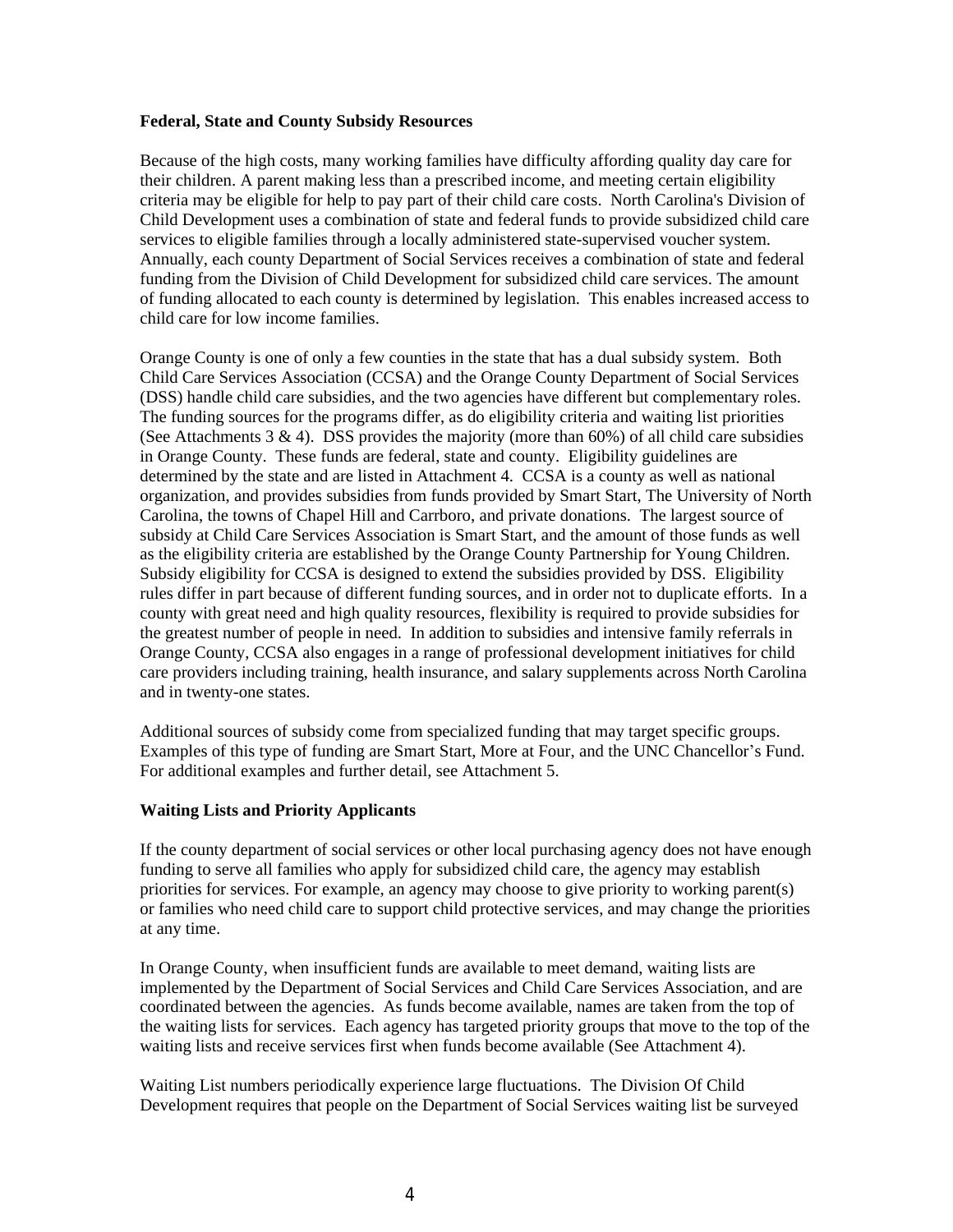at least every six months to determine if they are still in need of child care subsidy. People who fail to respond to the survey, or are no longer eligible for subsidy are deleted from the list. Historically there is a poor response to waiting list surveys. In November 2004, Social Services staff mailed waiting list surveys to 257 parents. Only 41 surveys were returned. This resulted in the names of 288 children being deleted from the waiting list. Historically, many of the families deleted from the waiting list will contact the agency again and be placed back on the waiting list. Child Care Services Association also periodically purges their waiting list to be certain that those on the list still require subsidy and are still eligible. This is done to maintain accurate waiting lists, but causes the number of children reported as waiting to change significantly based on the date waiting list numbers are reported.

# **Department of Social Services Child Care Subsidy Program**

If a family meets the eligibility criteria for the Department of Social Services, a portion of the cost of child care will be paid for them. Parents are free to choose a child care arrangement that best fits their needs as long as the provider chosen participates in the Subsidized Child Care Program. The amount the state pays for child care depends on the family's situational criteria, the family's income, and the cost of the child care provided. (See Attachment 6 for state market rates paid by Orange County). Most families must qualify based on need and income, and are required to pay a percentage of child care costs based on their countable monthly income. The percentage depends on the number of people in the family, but ranges from 8 to 10 percent of income. There is one fee for families receiving subsidized child day care, regardless of the number of children in care. A family may receive child care assistance for one or more of the following reasons if they are income eligible:

- They are working;
- They are in school or in a job training program;
- Their child is receiving child protective services;
- Their child needs care to support child welfare services or because the family is experiencing a crisis; or
- The child has developmental delays.

The Orange County Department of Social Services Board determines target groups and priority applicants for subsidy. The following policy outlines the current priority for payment when a waiting list is in place.

The following children or cases will receive services and will not be subject to the waiting list:

- Child Protective Services
- Foster Care
- **Work First/Employment Services Participants**
- Teen Parents

The following children or cases will receive services in this order and based on their date of application within each category:

- Full-time employment
- Part-time employment
- Education or training leading to employment
- Children needing care for developmental needs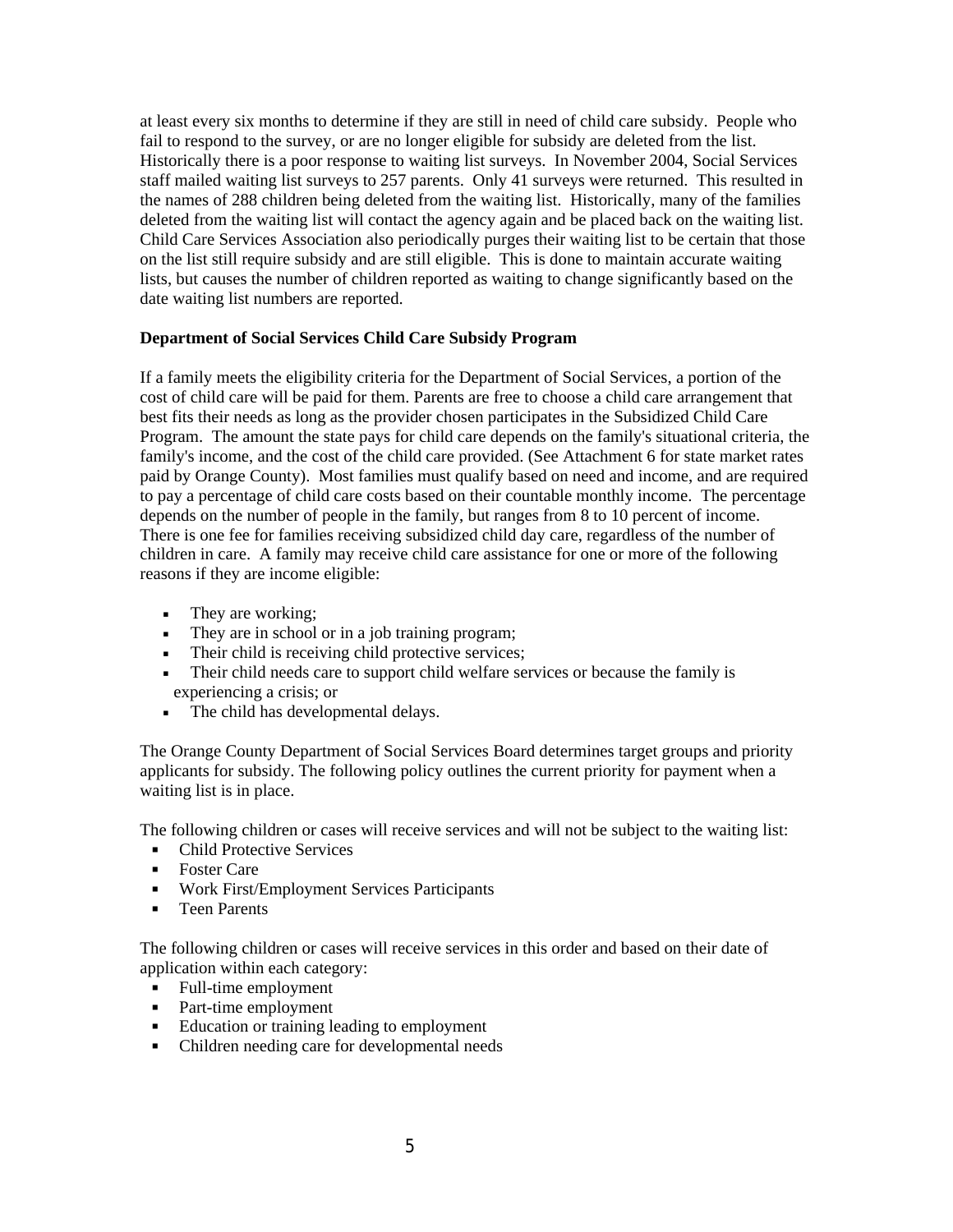For more information on the Department of Social Services waiting list policy, refer to Attachment 7.

# **Families Currently Receiving Subsidies and Currently on the Waiting List at the Department of Social Services**

In December of 2004, the Orange County Department of Social Services was serving over 656 children through the Day Care Subsidy Program. Of these children, 40% were school age, 28% were 3-5 year olds, 14% were 2 year olds, and 18% were infants/toddlers.

The families being served by Department of Social Services subsidy at the time broke down in the following way: 79% were being served for employment reasons, 2% for child welfare services, 11% for training leading to employment, 7% for child protective services, and 1% for developmental needs. (See Attachment 8)

Although many families are receiving help to pay child care costs, there are currently 363 children eligible for Department of Social Services (DSS) subsidy that are unserved and waiting. This number is relatively low due to the recent purging of the waiting list. Of those waiting, approximately 25% are school age, 27% are 3-5 year olds, 18% are 2 year olds, and 30% are infants/toddlers.

Of the families waiting to be served, roughly 99% require services to maintain employment, and 1% require services to support training leading to employment.

## **Waiting for Child Care**

While the Orange County Department of Social Services and Child Care Services Association do everything possible to provide all needy families with child care subsidy, there are rarely sufficient resources. Prior to the survey completed in November of 2004, there were over 300 children on waiting lists for child care subsidy, most of whom required child care to maintain employment. The goal of both organizations is to eliminate waiting lists and serve every client as soon as possible. Unfortunately, this is not the reality. Families are often forced to wait for subsidy funds to become available, sometimes up to six months or more.

In Orange County, there have been long child care subsidy waiting lists for the last few years. Smart Start first came to the community in 1993-94 along with a large influx of federal funds to the Department of Social Services. Due to increased funding, the waiting lists were eliminated for a few years and remained relatively short for a few more. Recently, however, the length of the waiting lists has reached the levels that pre-date Smart Start. There are a few reasons for this. While funding to Social Services has increased, the increase is not enough to cover all the families requiring subsidy. The state budget crisis has also affected funds available through Smart Start, causing them to either hold steady or decline in recent years. At the same time, child care providers in Orange County worked very hard to improve their quality by sending more of the staff to school, hiring better educated staff, improving their child-to-staff ratios and earning higher star ratings. To support these changes in quality, they needed to increase their tuition rates for care. Higher tuition rates mean higher payment rates for child care subsidy. Higher costs per child per month without a commensurate increase in funds available has meant that fewer children can be served and waiting lists have increased. It also means that fewer parents are able to afford the costs of care on their own.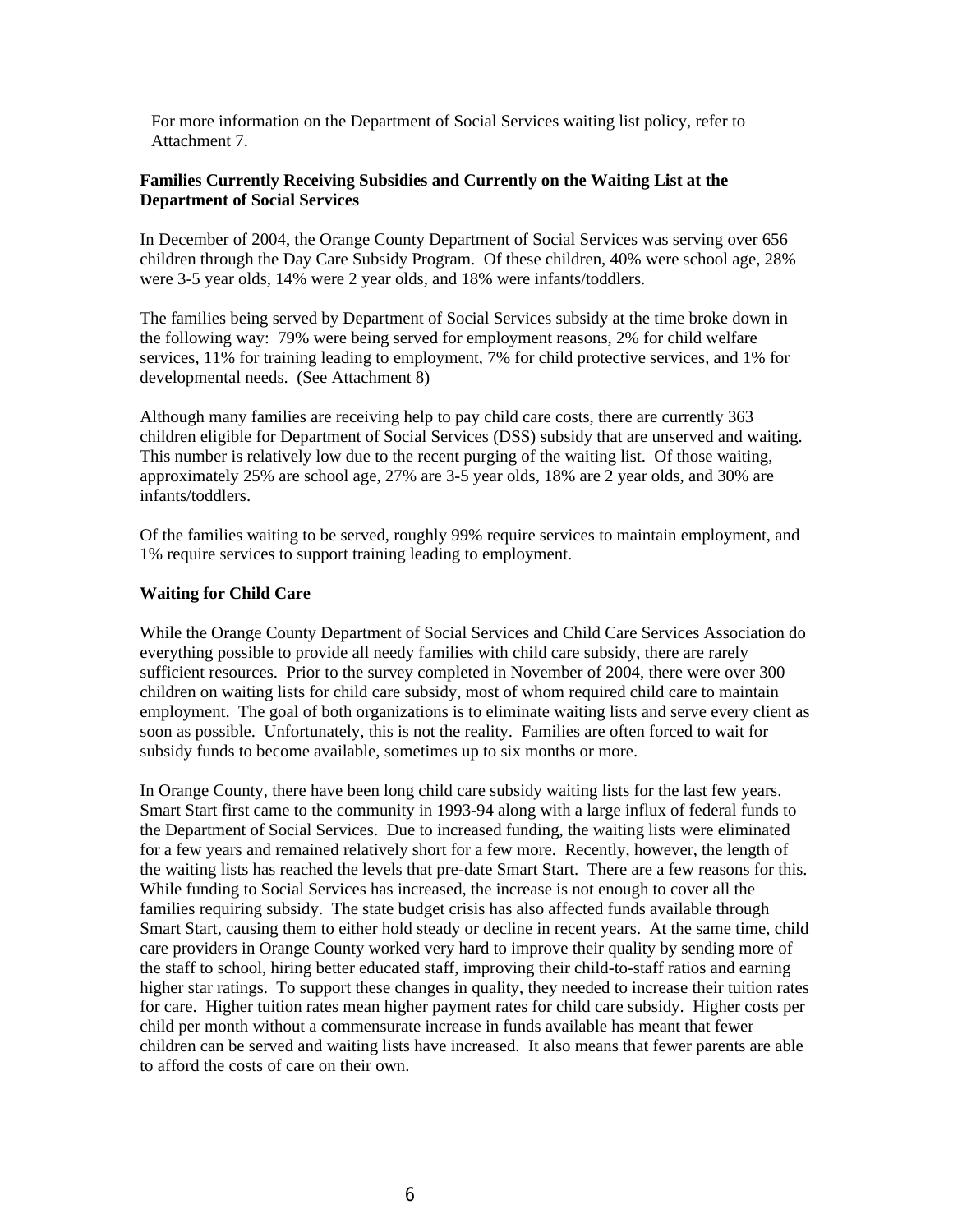Child care subsidy waiting lists are a critical issue for Orange County. They affect both our economy and our ability to ready children for school. Because high quality child care in Orange County costs about \$1,000 per month, many low-income working parents simply cannot afford to pay for it on their own. These families face the choice of not working or placing their children in low quality or potentially unsafe child care arrangements. These decisions have consequences for the children, the families and our community as a whole. (See Attachment 9)

One group of workers that cannot afford the cost of child care on their own is the child care workers themselves. Not having child care subsidy funds available affects their ability to support other workers in the community. As a result, the Orange County Child Care Coalition went before the DSS Board and the Board of County Commissioners in April of 2004 to secure additional child care subsidy funds that would specifically support child care teachers and public school employees. In response to this increased awareness, the Board of County Commissioners appropriated \$100,000 from the social safety net and designated it for child care subsidy. The DSS Board Chair created the Day Care Task Force to examine the issue further and make recommendations for action.

## **DISCUSSION**

The Day Care Task Force reviewed materials and data from the County DSS Day Care Unit, the Partnership for Young Children, the Orange County Child Care Coalition, the Child Care Services Association and the Orange County Economic Development Office as part of the process of developing recommendations. Some of these materials have been included as attachments to this report. The data reveal that on average nearly 600 children of employed parents receive subsidies and another 500 are eligible and waiting for subsidies in Orange County. Furthermore, over 200 employers in Orange County have employees who receive or are waiting for child care subsidy. The significant economic benefit of child care subsidies on the business community can be found in Attachment 9.

Since the Task Force formation was stimulated by a request from child care providers for relief in the form of subsidies for their teachers, these needs, as well as the needs of other school and government based employees were of particular concern to the Task Force members. Recent information shows that the average pay of child care teachers in Orange County is approximately \$10.80 per hour.<sup>2</sup> Families that rely solely on the wages of a child care teacher would be eligible for child care subsidies. Low wages and lack of comprehensive benefits have also resulted in significant turnover in the child care field. Additional information on this issue can be found in Attachment 10.

Other information gathered by the task force showed that all working parents with low wages were struggling to meet their child care needs. Employers with 20-75 employees who have child care subsidies include UNC, UNC Hospitals, Chapel Hill/Carrboro City Schools and Wal-Mart. Some parents in low wage service and retail jobs also do not have benefits.

After reviewing all of this information, the Task Force developed recommendations for the \$100,000 Day Care Trust Fund with two goals. First, the Task Force felt it was important to use the largest portion of this fund to reduce the length of time families have to wait to receive the

<sup>2</sup> *Improving the Retention of Child Care Workers in Orange County*, Child Care Services Association